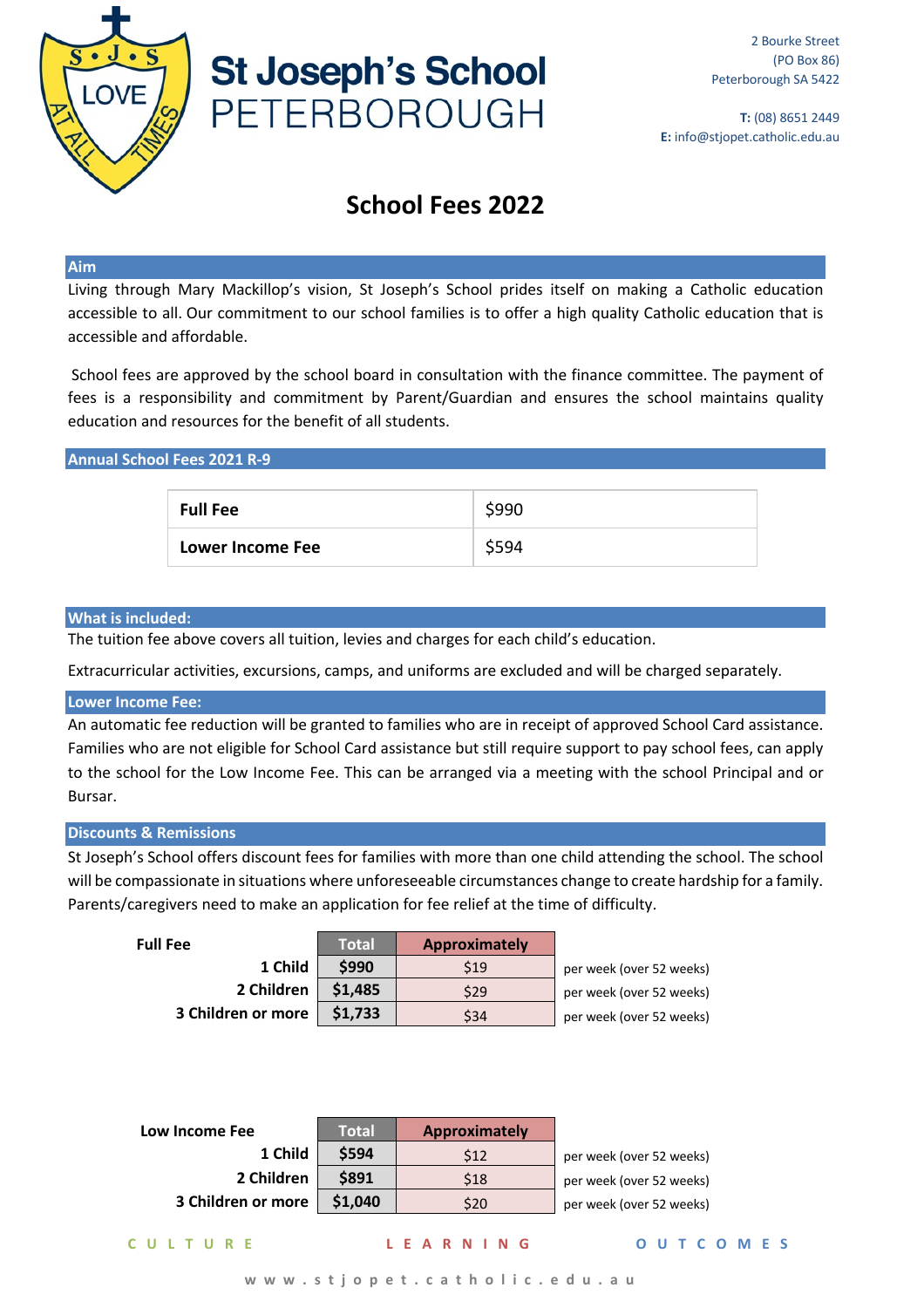# **Payment Options**

#### **Payment Methods**

Payments can be made in full or by an approved payment plan. We encourage all families to set up weekly, fortnightly or monthly direct debit payments

Payment options include:

- **Direct Deposit** electronic transfer from your bank account (Kelly can help with this if needed).
- **Centrepay** a deduction from Centrelink payments (Kelly can help with this if needed).
- **Eftpos, Cash or Cheque**

# **Frequency of Payment**

You can choose to make your payments up front in full, weekly, fortnightly, monthly or termly.

# **Families Experiencing Financial Difficulty**

It is acknowledged that there will be occasions where some families experience financial difficulties such that they are not in a position to meet the cost structure set by the school. Prompt communication with the school is essential in these situations. If parents/caregivers are experiencing financial difficulties then they should arrange a private and confidential meeting with the school Bursar or the Principal. In such circumstances the school will work with the parents/caregivers to negotiate a plan forward with the best interests of the student(s) at the centre of its decisions.

# **Early Withdrawal of a Student from School**

There can be various reasons that would result in a family withdrawing your child from our school. In these instances, you are required to give the school Principal a minimum of 1 terms notice. This notice should be in written form addressed to the Principal. Should a family not comply with these expectations, you can be charged one term's tuition fee.

\*Please note – we acknowledge that sometimes change occurs quickly and with limited notice for families. In these situations, you are required to speak with the Principal as soon as possible about any changes in enrolment and arrangements will be made regarding fees.

\*\*This does not include a change of mind about the school

# **School Fee Payment Flowchart**

The School Fee structure is as follows:

| Term 1 | School Fees + Levies invoices sent home<br>Statement sent home in Week 3 and Week 7 |
|--------|-------------------------------------------------------------------------------------|
| Term 2 | Statement sent home in Week 3 and Week 7                                            |
| Term 3 | Statement sent home in Week 3 and Week 7                                            |
| Term 4 | Statement sent home in Week 3 and Week 7<br>All payments must be finalised          |